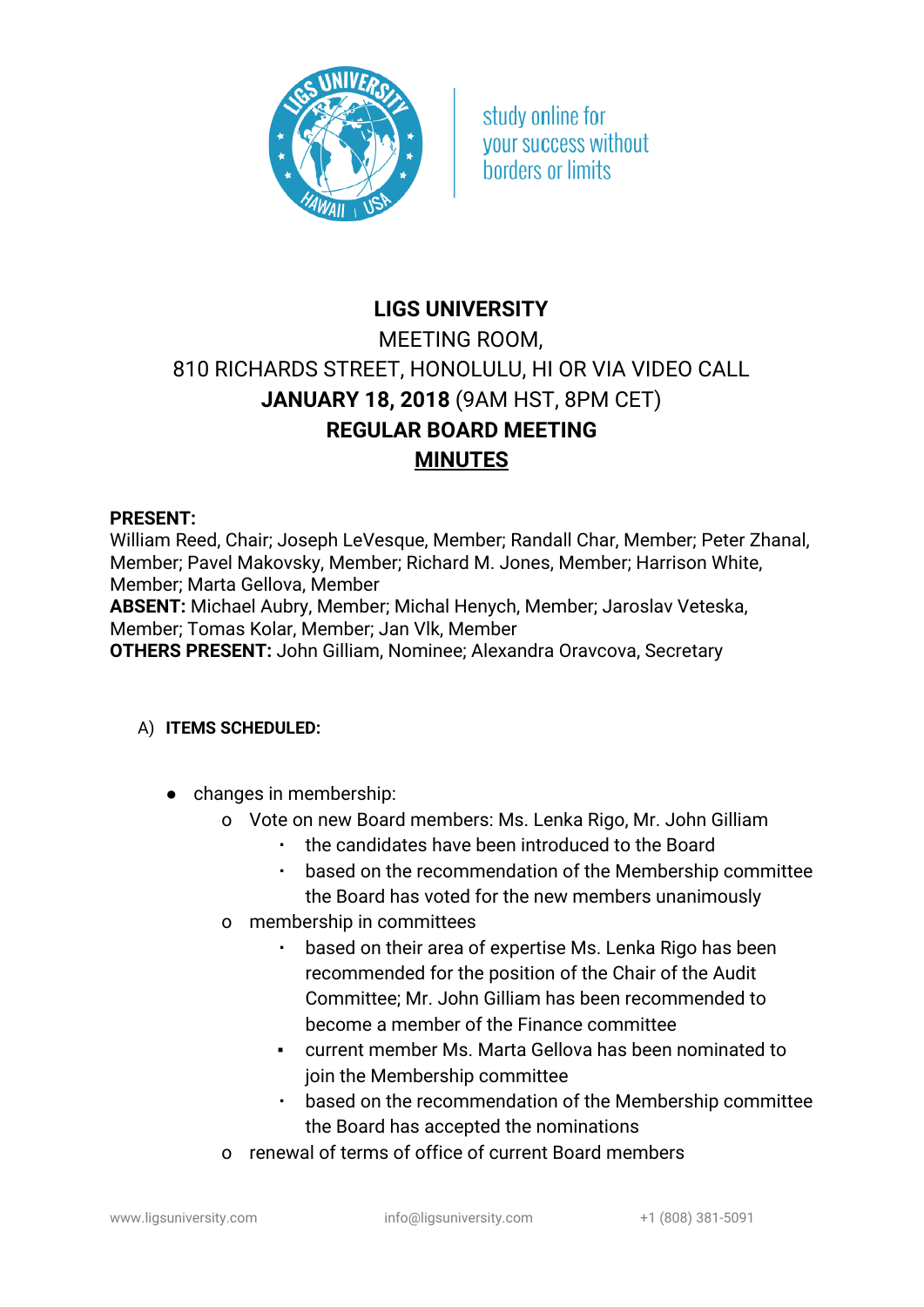

- J. Veteska and T. Kolar were renewed their office based on the condition they were going to be present at least on 2 of 4 Board meetings - the Board has accepted this course of action recommended by the Membership committee
- Number of new students enrolled in 2017, the total number of current students, and countries they come from
	- o President of LIGS University has presented current situation of the university in terms of enrollment: as of December 31<sup>st</sup>, 2017: 532 active students (plus 31 on hold) and 578 graduates from 45 countries (*Angola, Argentina, Australia, Austria, Brazil, Burkina Faso, Cameroon, Canada, Croatia, Cyprus, Czech Republic, Denmark, Egypt, Ethiopia, France, Germany, Ghana, China, India, Iran, Ireland, Israel, Jamaica, Kazakhstan, Kenya, Morocco, Nigeria, Oman, Poland, Qatar, Russia, Saudi Arabia, Sierra Leone, Singapore, Slovakia, South Africa, Spain, Switzerland, Tanzania, Tunisia, United Arab Emirates, United Kingdom, United States of America, Zambia, Zimbabwe)*
	- o the largest proportion of new students has enrolled in the 4Q of 2017
- Cooperation with Charles University
	- o the Board has been informed about an already fruitful cooperation with one of the oldest universities in Europe - MBA program for educational leaders, which has already resulted in 11 new students + 2 prospective students in 1 month since launching
- Information on faculty numbers and countries of residency
	- o the Board has been informed that currently there are 111 lecturers residing in 10 countries *(Argentina, Belarus, Colombia, Cyprus, Czech Republic, Malaysia, Peru, Slovakia, Spain, United States of America)*
- Economic results of 2017
	- o President of LIGS University has presented the preliminary economic results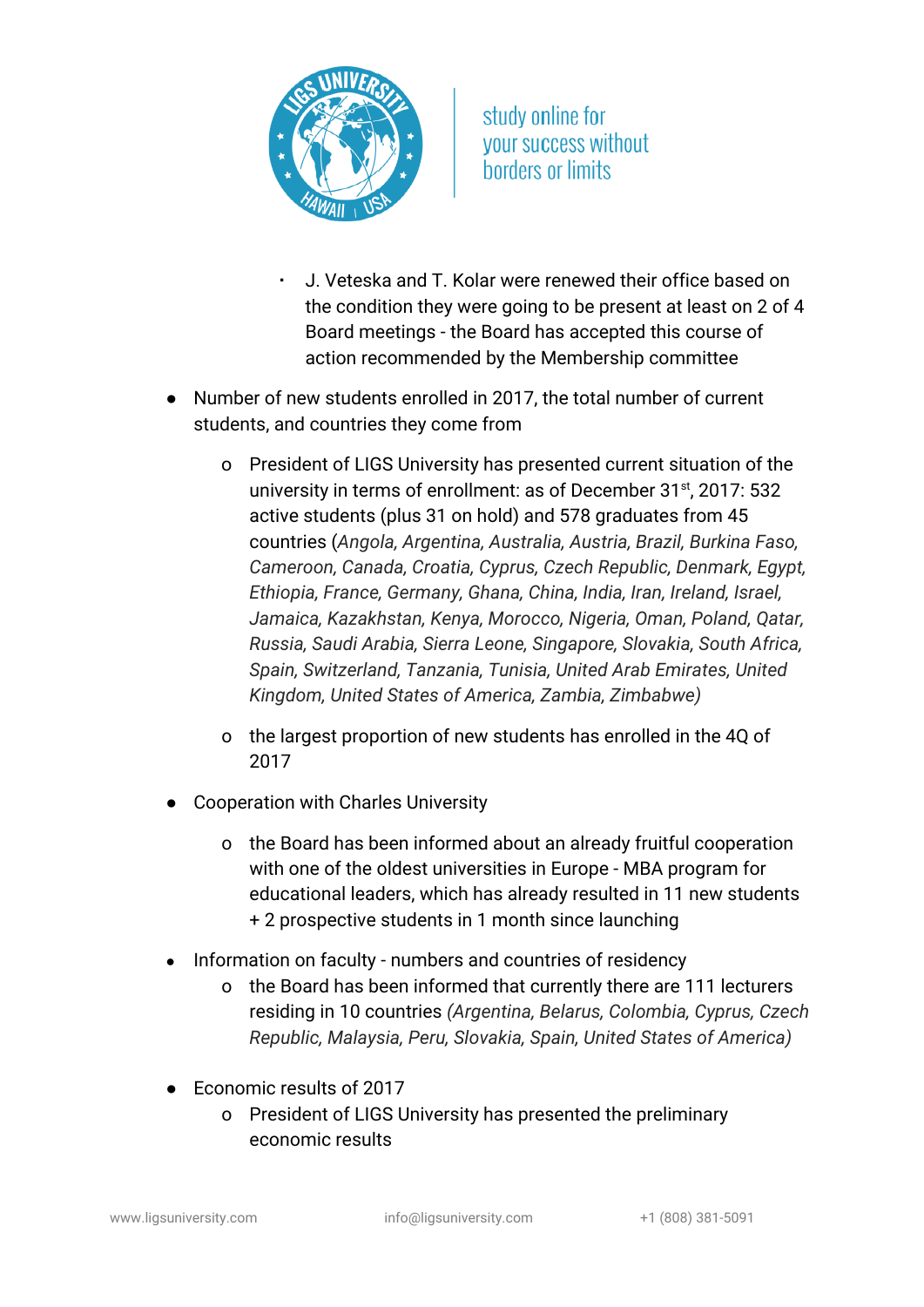

- o income for 2017 = \$757,045
- o profit for 2017 = \$32,123
- Strategy and budget for 2018 2023
	- o discussion and adoption of the strategy
		- Board was presented with strategic plans regarding academic development at LIGS University as well as strategic financial plans and budgets as presented in the detailed Strategy document made available to the Board members for review in advance
			- **Tuition** 
				- The Board has been informed about outcomes of analysis based on which the increase in tuition was postponed until Candidacy / Initial Accreditation status by WASC is earned
				- Only change is setting the tuition of the Interactive Online MBA program for all languages of instruction at US\$5,950 (or equivalent)
		- the Finance Committee has discussed and recommended the strategy, budget and tuition for approval in advance
		- the revised strategy has been adopted by the Board based on recommendation of the Finance Committee
- Information on progress in the accreditation process with WASC
	- o Board has been informed about progress in completing the Institutional Report in cooperation with several internal and external consultants
	- o the next step in the process is submission of the Institutional Report in July 2018 and SAV1 scheduled for September 2018
- Faculty Senate and Program Committees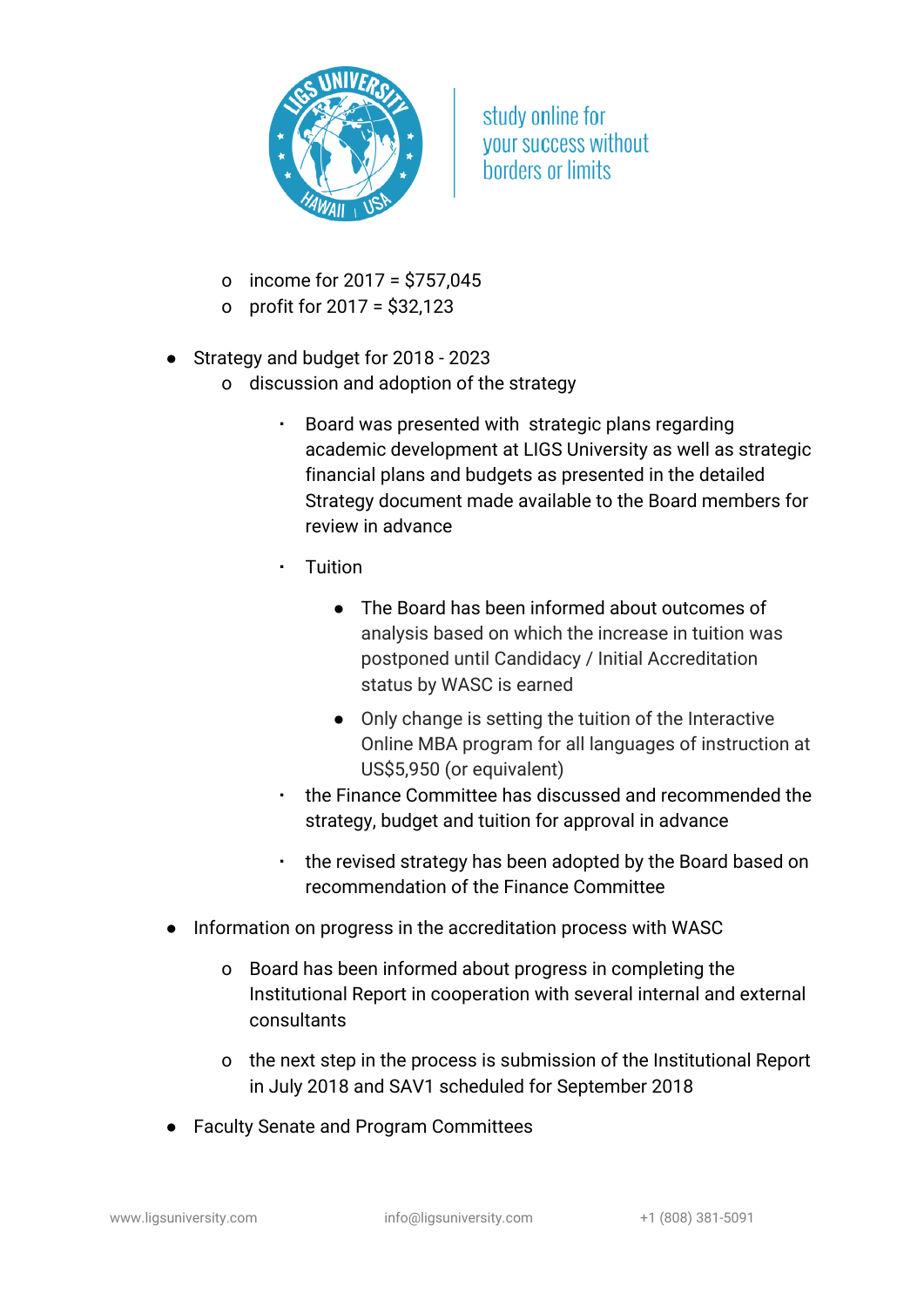

- o the Board has been informed that the first meeting of the Faculty Senate and Program Committees has been successfully done on December 20, 2017
- o the next steps are individual meetings of Faculty Senate and Program Committees in lieu with the Learning Outcomes Assessment and Program Review process
- o the meetings are planned for January and February 2018
- Insurance for BoD members
	- o an insurance that would suit LIGS University's structure could not be found so far
	- o the Board members have been informed that the search for suitable insurance company is ongoing
- Plan of activities for 10 2018
	- o the Board has been informed about core activities for the 1Q of 2018:
		- Program Review process
		- Learning Outcomes Assessment process
		- LMS
- evaluation of President
	- o The Board members have been informed about the evaluation and renewal of term of office of the President of LIGS University which is going to take place in the next Board meeting. The Board will be informed about the policy and process of evaluation in a few weeks after this Board meeting.

## B) **DATES:**

The next meeting of the Board of Directors of LIGS University: April 18, 2018 (8AM HST, 8PM CEST).